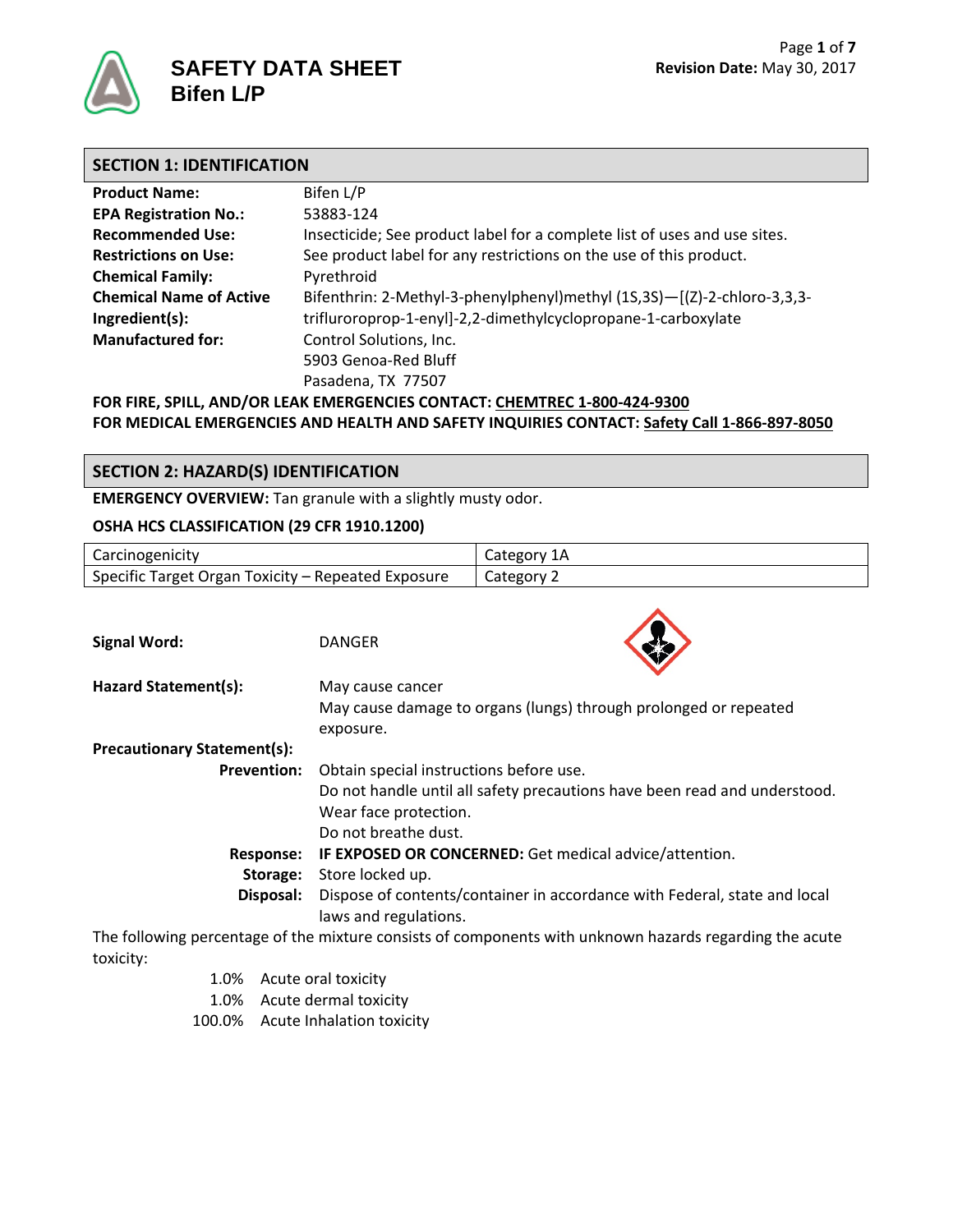## **SECTION 3: COMPOSTION/INFORMATION ON INGREDIENTS**

| <b>Chemical Name</b> | <b>CAS Number</b> | Weight %         |
|----------------------|-------------------|------------------|
| <b>Bifenthrin</b>    | 82657-04-3        | 0.2%             |
| Sand - (contains)    | None              | $94.0 - 100.0\%$ |
| Crystalline silica   | 14808-60-7        | $< 1.0\%$        |

\*Ingredients not listed or listed with a weight % range are considered a trade secret and are withheld under 29 CFR 1910.1200(i).

|              | <b>SECTION 4: FIRST AID MEASURES</b>                                                            |
|--------------|-------------------------------------------------------------------------------------------------|
| IF IN EYES:  | Hold eye open and rinse slowly and gently with water for 15 to 20 minutes. Remove contact       |
|              | lenses, if present, after the first 5 minutes; then continue rinsing eye. Call a poison control |
|              | center or doctor for treatment advice.                                                          |
| IF ON SKIN:  | Take off contaminated clothing. Rinse skin immediately with plenty of water for 15 to 20        |
|              | minutes. Call a poison control center or doctor for treatment advice.                           |
| IF INHALED:  | Move person to fresh air. If person is not breathing, call 911 or an ambulance; then give       |
|              | artificial respiration, preferably mouth-to-mouth if possible. Call a poison control center or  |
|              | doctor for further treatment advice.                                                            |
| IF INGESTED: | Call a poison control center or doctor immediately for treatment advice. Have person sip a      |
|              | glass of water if able to swallow. Do not induce vomiting unless told to do so by a poison      |
|              | control center or doctor. Do not give anything by mouth to an unconscious person.               |

**Note to Physician:** This product is a pyrethroid. If large amounts have been ingested, milk, cream and other digestible fats and oils may increase absorption and so should be avoided.

**Most important symptoms/effects, acute and delayed:** Acute symptoms may include mild, mechanical irritation to eyes.

### **SECTION 5: FIRE-FIGHTING MEASURES**

| <b>Suitable Extinguishing Media:</b>         | Use appropriate extinguishing media for surrounding fire.                                                                                                                                                                                                                                          |
|----------------------------------------------|----------------------------------------------------------------------------------------------------------------------------------------------------------------------------------------------------------------------------------------------------------------------------------------------------|
| <b>Unsuitable Extinguishing Media:</b>       | Heavy water stream                                                                                                                                                                                                                                                                                 |
| <b>Hazardous Combustion Products:</b>        | Thermal decomposition may produce oxides of carbon, nitrogen,<br>calcium and magnesium.                                                                                                                                                                                                            |
| <b>Special Protective Equipment &amp;</b>    | Evacuate area and fight fire upwind from a safe distance to avoid                                                                                                                                                                                                                                  |
| <b>Precautions:</b>                          | hazardous vapors and decomposition products. Foam and/or dry<br>chemical are preferred to minimize environmental contamination. If<br>water is used, dike and collect water to prevent run-off. Wear self-<br>contained breathing apparatus and full fire-fighting turn-out gear<br>(Bunker gear). |
| <b>Unusual Fire &amp; Explosion Hazards:</b> | None known                                                                                                                                                                                                                                                                                         |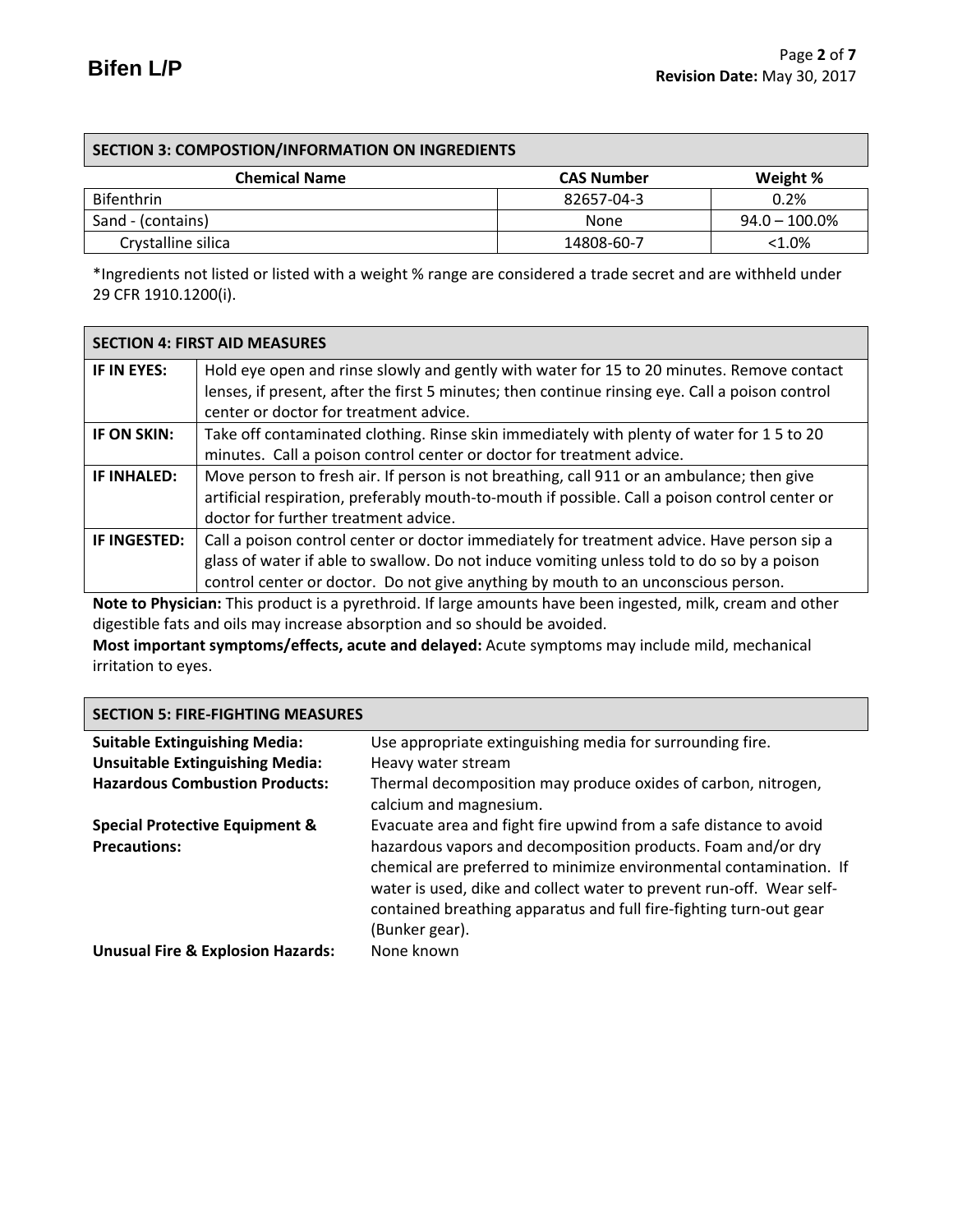### **SECTION 6: ACCIDENTAL RELEASE MEASURES**

| <b>Personal Precautions:</b>      | See Section 8 for personal protection equipment.                                                                                                                                                                                                                                                                                                                                                                                       |
|-----------------------------------|----------------------------------------------------------------------------------------------------------------------------------------------------------------------------------------------------------------------------------------------------------------------------------------------------------------------------------------------------------------------------------------------------------------------------------------|
| <b>Environmental Precautions:</b> | Keep spilled material and any rinsate from contaminating soil or from entering                                                                                                                                                                                                                                                                                                                                                         |
|                                   | sewage and drainage systems and bodies of water.                                                                                                                                                                                                                                                                                                                                                                                       |
| <b>Methods for Containment:</b>   | Isolate the spill area. Keep unnecessary and unprotected personnel from                                                                                                                                                                                                                                                                                                                                                                |
|                                   | entering. Avoid inhalation of dust. Avoid actions that cause dust to become<br>airborne.                                                                                                                                                                                                                                                                                                                                               |
| <b>Methods for Clean-up:</b>      | Uncontaminated product may be placed in a container for use according to<br>label directions. Do not put spilled material back in the original container.<br>Avoid actions that cause dust to become airborne during dry clean-up such as<br>sweeping or using compressed air. Use HEPA vacuum or thoroughly wet with<br>water to clean-up dust. Pick up wash liquid with additional absorbent and<br>place in a disposable container. |
| <b>Other Information:</b>         | None known                                                                                                                                                                                                                                                                                                                                                                                                                             |

### **SECTION 7: HANDLING AND STORAGE**

| Handling:                                       | RECOMMENDATIONS ARE INTENDED FOR MANUFACTURING, PACKAGING AND COMMERCIAL                    |                                                                                                 |  |
|-------------------------------------------------|---------------------------------------------------------------------------------------------|-------------------------------------------------------------------------------------------------|--|
|                                                 |                                                                                             | BLENDING WORKERS. PESTICIDE APPLICATORS AND WORKERS must refer to the product label             |  |
|                                                 |                                                                                             | and Directions for Use attached to the product for Agricultural Use Requirements in             |  |
|                                                 |                                                                                             | accordance with the EPA Worker Protection Standard 40 CFR part 170. Handle and open             |  |
|                                                 |                                                                                             | container in a manner as to prevent spillage. Do not eat, drink or smoke while handling this    |  |
|                                                 |                                                                                             | product. Immediately wash off accidental splashes of the concentrate or spray mixture from      |  |
|                                                 | skin, clothing and out of eyes.                                                             |                                                                                                 |  |
| Storage:                                        | See pesticide label for full information on product storage. Do not contaminate water, food |                                                                                                 |  |
|                                                 |                                                                                             | or feed by storage of this product. Store away from sources of heat, out of direct sunlight and |  |
|                                                 |                                                                                             | away from incompatible materials. Pesticides should be stored in secured areas away from        |  |
|                                                 | children and animals.                                                                       |                                                                                                 |  |
|                                                 | <b>Storage Temperature (Min/Max):</b>                                                       | Not determined                                                                                  |  |
| <b>Product Incompatibilities:</b><br>None known |                                                                                             |                                                                                                 |  |

### **SECTION 8: EXPOSURE CONTROLS/PERSONAL PROTECTION**

# **Users of a pesticide product must refer to the product label for personal protective equipment requirements.**

### **Exposure Guidelines:**

| <b>COMPONENT</b>            | <b>OSHA PEL</b>                                                           | <b>ACGIH TLV</b>                                 | <b>NIOSH REL</b>                                |
|-----------------------------|---------------------------------------------------------------------------|--------------------------------------------------|-------------------------------------------------|
|                             | 10 mg/m <sup>3</sup> (TWA)                                                |                                                  |                                                 |
| Crystalline Silica (quartz) | $\frac{1}{2}$ SiO <sub>2</sub> + 2 (respirable dust)<br>30 mg/m $3$ (TWA) | 0.025 mg/m <sup>3</sup> TWA<br>(respirable dust) | 0.05 mg/m <sup>3</sup> TWA<br>(respirable dust) |
|                             | $\frac{1}{2}$ (total dust)                                                |                                                  |                                                 |

# **Engineering Controls:** Provide general or local exhaust ventilation systems to maintain airborne concentrations below OSHA PELs or other specified exposure limits. Local exhaust ventilation is preferred.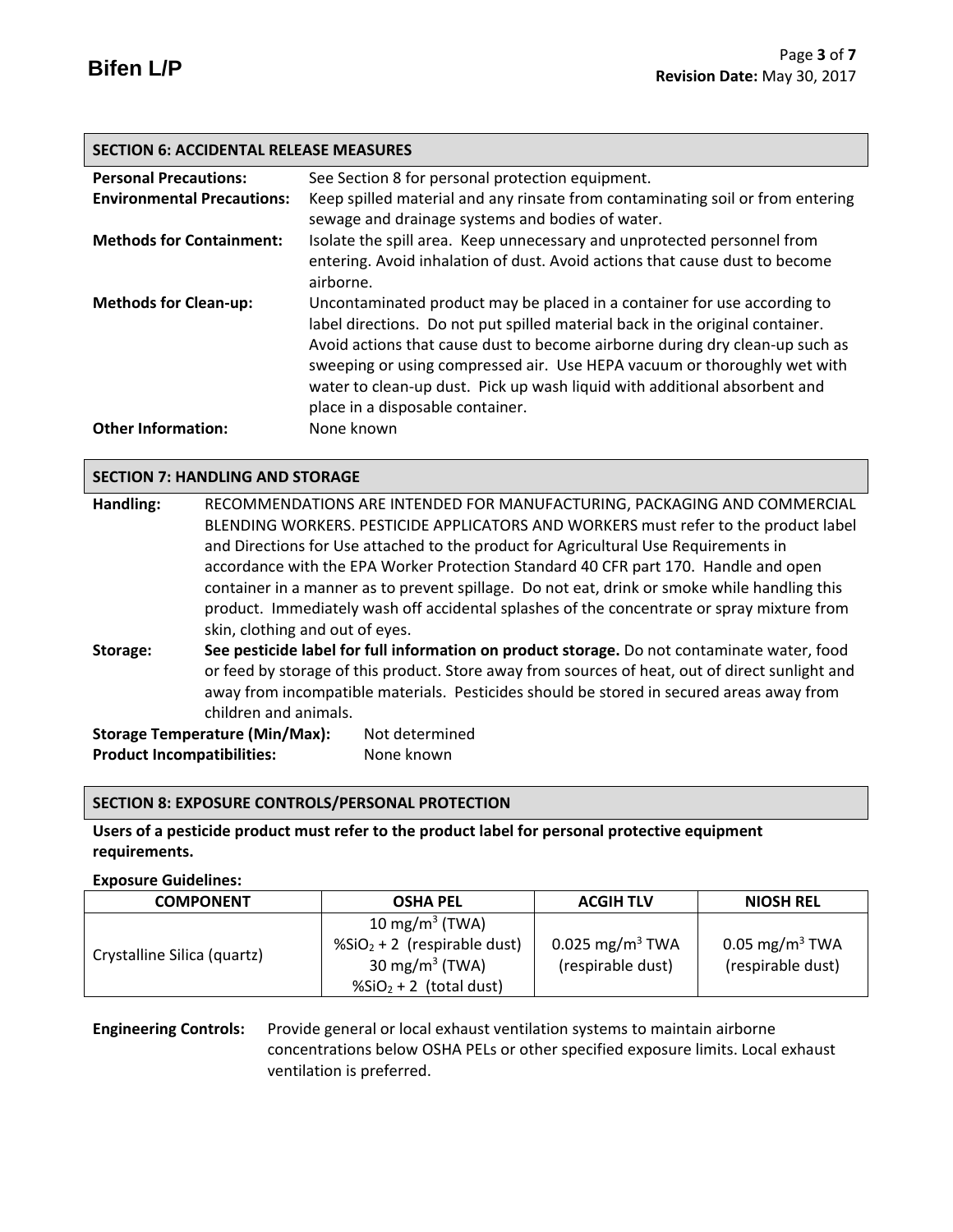|                                   | Page 4 of 7                                                                                                                                                                                                                                                                                                                                                                                                                                                                                                                                          |
|-----------------------------------|------------------------------------------------------------------------------------------------------------------------------------------------------------------------------------------------------------------------------------------------------------------------------------------------------------------------------------------------------------------------------------------------------------------------------------------------------------------------------------------------------------------------------------------------------|
| <b>Bifen L/P</b>                  | Revision Date: May 30, 2017                                                                                                                                                                                                                                                                                                                                                                                                                                                                                                                          |
| <b>Respiratory Protection:</b>    | In areas of poor ventilation or where exposure limits are exceeded, use a NIOSH<br>approved respirator with cartridges/canisters approved for respirable<br>crystalline silica.                                                                                                                                                                                                                                                                                                                                                                      |
| <b>Eye Protection:</b>            | Chemical goggles or safety glasses and full-face shield.                                                                                                                                                                                                                                                                                                                                                                                                                                                                                             |
| <b>Protective Gloves:</b>         | Chemical-resistant gloves such as barrier laminate, butyl rubber, nitrile,<br>neoprene rubber, polyvinyl chloride (PVC) or Viton.                                                                                                                                                                                                                                                                                                                                                                                                                    |
| <b>Other Protective Clothing:</b> | Long-sleeved shirt, long pants and shoes plus socks.                                                                                                                                                                                                                                                                                                                                                                                                                                                                                                 |
| <b>General Safety Measures:</b>   | Wash hands before eating, drinking, chewing gum, using tobacco, or using the<br>toilet. Remove clothing immediately after handling this product. Wash outside<br>of gloves before removing. Discard clothing and other absorbent materials that<br>have been drenched or heavily contaminated with this product's concentrate.<br>Do not reuse them. Follow manufacturer's instructions for cleaning and<br>maintaining PPE. If no such instructions for washables, use detergent and hot<br>water. Keep and wash PPE separately from other laundry. |

# **SECTION 9: PHYSICAL AND CHEMICAL PROPERTIES**

| Appearance:                     | Tan granules (solid) | <b>Upper/Lower Flammability Limits:</b> | Not determined  |
|---------------------------------|----------------------|-----------------------------------------|-----------------|
| Odor:                           | Slight musty odor    | <b>Vapor Pressure:</b>                  | Not applicable  |
| <b>Odor Threshold:</b>          | Not determined       | <b>Vapor Density:</b>                   | Not applicable  |
| pH (1% dispersion):             | Not applicable       | <b>Bulk Density:</b>                    | 100 lbs/ $ft^3$ |
| <b>Melting /Freezing Point:</b> | Not determined       | Solubility:                             | Not determined  |
| <b>Boiling Point/Range:</b>     | Not determined       | <b>Partition Coefficient:</b>           | Not determined  |
| <b>Flash Point:</b>             | Not determined       | <b>Auto-ignition Temperature:</b>       | Not determined  |
| <b>Evaporation Rate:</b>        | Not determined       | <b>Decomposition Temperature:</b>       | Not determined  |
| Flammability:                   | Not applicable       | <b>Viscosity:</b>                       | Not applicable  |

# **SECTION 10: STABILITY AND REACTIVITY**

| <b>Reactivity:</b>                         | No hazardous reactivity known.                                   |
|--------------------------------------------|------------------------------------------------------------------|
| <b>Chemical Stability:</b>                 | Stable under normal storage and handling conditions.             |
| <b>Possibility of Hazardous Reactions:</b> | No potential for hazardous reactions known.                      |
| <b>Conditions to Avoid:</b>                | None known                                                       |
| <b>Incompatible Materials:</b>             | None known                                                       |
| <b>Hazardous Decomposition Products:</b>   | Thermal decomposition may produce oxides of carbon and nitrogen. |

# **SECTION 11: TOXICOLOGICAL INFORMATION**

| <b>Likely Routes of Exposure:</b>   | Eye contact, Skin contact, Inhalation, Ingestion                                                                                                    |  |  |
|-------------------------------------|-----------------------------------------------------------------------------------------------------------------------------------------------------|--|--|
| <b>Symptoms of Exposure:</b>        | Mild mechanical irritation of eyes. Silicosis of the lungs or lung cancer.                                                                          |  |  |
| Oral $LD_{50}$ :                    | >4,900 mg/kg (rat)(Estimated based upon component data)                                                                                             |  |  |
| Dermal LD <sub>50</sub> :           | >2,000 mg/kg (rat)(Estimated based upon component data)                                                                                             |  |  |
| Inhalation LC <sub>50</sub> :       | Not determined                                                                                                                                      |  |  |
| <b>Eye Irritation/Damage:</b>       | Not anticipated to cause eye irritation based upon component data.                                                                                  |  |  |
| <b>Skin Corrosion/Irritation:</b>   | Not anticipated to cause skin irritation based upon component data.                                                                                 |  |  |
| <b>Skin Sensitization:</b>          | Not anticipated to cause skin sensitization based upon component data.                                                                              |  |  |
| <b>Chronic/Subchronic Toxicity:</b> | Prolonged inhalation of respirable crystalline silica may be harmful. May<br>cause damage to organs (lungs) through prolonged or repeated exposure. |  |  |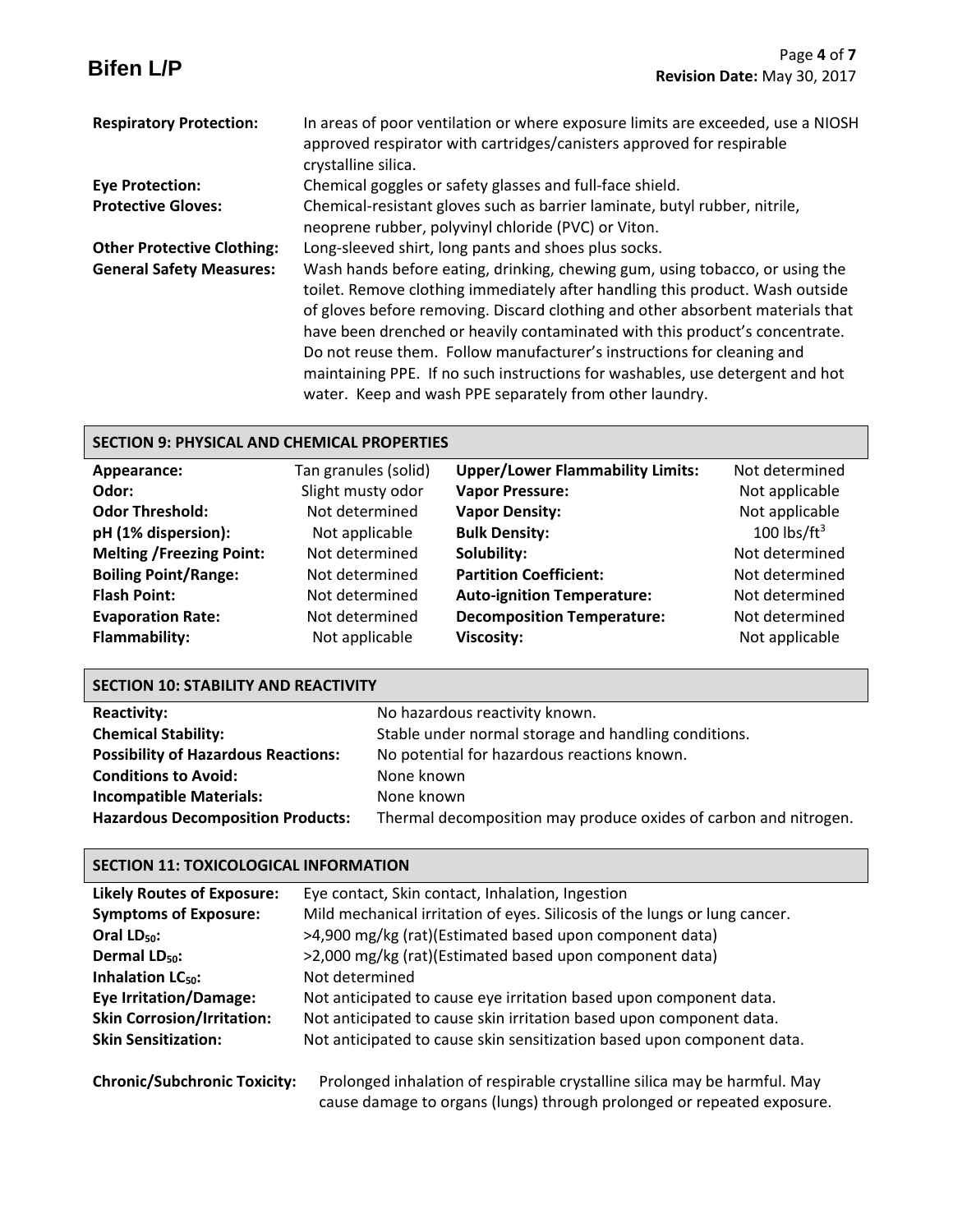| <b>Chemical Name</b>          | <b>ACGIH</b>                          | <b>IARC</b>                                                                         | <b>NTP</b> | <b>OSHA</b>                 |
|-------------------------------|---------------------------------------|-------------------------------------------------------------------------------------|------------|-----------------------------|
|                               | and NTP.                              |                                                                                     |            |                             |
|                               |                                       | respirable crystalline silica (quartz) may cause lung cancer according to IARC      |            |                             |
|                               |                                       | less than 10 micrometers in aerodynamic diameter). Repeated inhalation of           |            |                             |
|                               |                                       | small particles (dust) which may contain respirable crystalline silica (particles   |            |                             |
|                               |                                       | Sand may be subjected to various natural or mechanical forces that produce          |            |                             |
|                               |                                       | (crystalline silica). In its natural bulk state, sand is not a known health hazard. |            |                             |
|                               |                                       | occurring mineral complex that contains varying quantities of quartz                |            |                             |
| Carcinogenicity:              |                                       | Respirable Crystalline Silica (RCS) may cause cancer. Sand is a naturally           |            |                             |
| <b>Aspiration Hazard:</b>     | Not an aspiration hazard.             |                                                                                     |            |                             |
| <b>Target Organs:</b>         | Lungs (respirable crystalline silica) |                                                                                     |            |                             |
| <b>Neurotoxicity:</b>         | No data available                     |                                                                                     |            |                             |
| <b>Reproductive Toxicity:</b> | No data available                     |                                                                                     |            |                             |
| <b>Mutagenicity:</b>          | No data available                     |                                                                                     |            |                             |
|                               |                                       | silica exposure and these adverse health effects.                                   |            |                             |
|                               |                                       | evidence does not conclusively determine a causal relationship between              |            |                             |
|                               |                                       | fibrous tissue) appears to be higher in silicotic individuals. To date, the         |            |                             |
|                               |                                       | scleroderma (thickening of the skin caused by swelling and the thickening of        |            |                             |
|                               |                                       | health effects involving the kidney. In particular, the incidence of                |            |                             |
|                               |                                       | exposure may be associated with autoimmune disorders and other adverse              |            |                             |
|                               |                                       | There are reports in the literature suggesting that excessive crystalline silica    |            |                             |
|                               |                                       |                                                                                     |            |                             |
| <b>Bifen L/P</b>              |                                       |                                                                                     |            | Revision Date: May 30, 2017 |
|                               |                                       |                                                                                     |            | Page 5 of 7                 |

| <b>Chemical Name</b>          | <b>ACGIH</b> | IARC    | <b>NTP</b>  | <b>OSHA</b> |
|-------------------------------|--------------|---------|-------------|-------------|
| Respirable crystalline silica |              | Group 1 | Known Human |             |
|                               |              |         | Carcinogen  |             |

## **SECTION 12: ECOLOGICAL INFORMATION**

### **Environmental Hazards Statement from FIFRA Regulated Pesticide Label:**

This pesticide is extremely toxic to fish and aquatic invertebrates. Do not apply when weather conditions favor drift from treated areas. Drift and run-off from treated areas may be hazardous to aquatic organisms in neighboring areas. To protect the environment, do not allow pesticide to enter or run off into storm drains, drainage ditches, gutters or surface waters. Applying this product in calm weather when rain is not predicted for the next 24 hours will help to ensure that wind or rain does not blow or wash pesticide off the treatment area. Sweeping any product that lands on a driveway, sidewalk, or street, back onto the treated area of the lawn or garden will help to prevent run off to water bodies or drainage systems

| <b>ECOTOXICITY DATA:</b>              | Data presented below is on the bifenthrin technical product. |
|---------------------------------------|--------------------------------------------------------------|
| <b>Fish Toxicity:</b>                 | S. gairdneri: 96-hour $LC_{50} = 0.1$ mg/L                   |
| <b>Aquatic Invertebrate Toxicity:</b> | Daphnia magna: 96-hour $EC_{50} = 0.65$ mg/L                 |
| <b>Aquatic Plant Toxicity:</b>        | P. subcapitata: $EC_{50} = 11.04$ mg/L                       |
| <b>Avian Toxicity:</b>                | Bobwhite quail: oral $LD_{50} = 1800$ mg/kg                  |
| <b>Honeybee Toxicity:</b>             | Oral $LD_{50} = 0.39 \mu g / bee$                            |

### **ENVIRONMENTAL EFFECTS:**

| <b>Persistence and Degradability:</b> | No data available |
|---------------------------------------|-------------------|
| <b>Bioaccumulation:</b>               | No data available |
| Mobility:                             | No data available |
| <b>Other Adverse Effects:</b>         | No data available |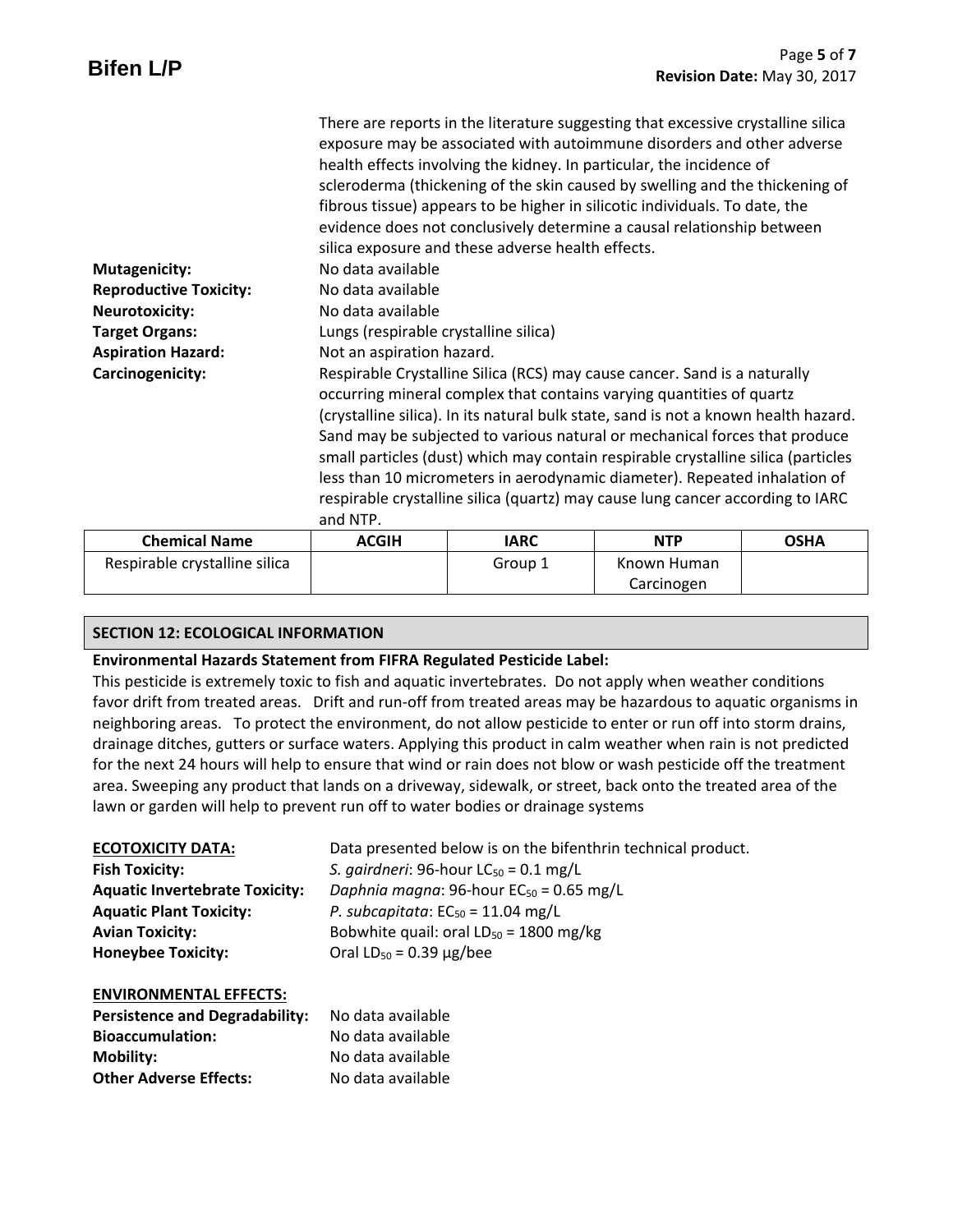## **SECTION 13: DISPOSAL CONSIDERATIONS**

| <b>Waste Disposal:</b>       | Refer to the pesticide label for full information on disposal. Pesticide wastes are   |
|------------------------------|---------------------------------------------------------------------------------------|
|                              | toxic. Improper disposal of unused pesticide, spray mixture, or rinse water is a      |
|                              | violation of Federal law. If these wastes cannot be used according to label           |
|                              | instructions, contact your State Pesticide or Environmental Control Agency or the     |
|                              | Hazardous Waste representative at the nearest EPA Regional Office for guidance in     |
|                              | proper disposal methods.                                                              |
| <b>Container Disposal:</b>   | Refer to the pesticide label for full information on disposal. When possible, triple  |
|                              | rinse the container and offer for recycling if available.                             |
| <b>RCRA Characteristics:</b> | It is the responsibility of the individual disposing of this product to determine the |
|                              | RCRA classification and hazard status of the waste.                                   |

| <b>SECTION 14: TRANSPORTATION INFORMATION</b>                   |                                                                                                                                |  |
|-----------------------------------------------------------------|--------------------------------------------------------------------------------------------------------------------------------|--|
| <b>DOT</b><br>(Ground):<br><b>IMDG</b><br>(Sea):<br><b>IATA</b> | Not regulated<br>UN3077, Environmentally hazardous substance, solid, n.o.s. (Bifenthrin), 9, PGIII, Marine<br><b>Pollutant</b> |  |
| (Air):                                                          | UN3077, Environmentally hazardous substance, solid, n.o.s. (Bifenthrin), 9, PGIII                                              |  |

## **SECTION 15: REGULATORY INFORMATION**

**Labeling Requirements Under FIFRA:** This chemical is a pesticide product registered by the Environmental Protection Agency and is subject to certain labeling requirements under federal pesticide law. These requirements differ from the classification criteria and hazard information required for safety data sheets and for workplace labels of non-pesticide chemicals. Following is the hazard information as required on the pesticide label:

## CAUTION

Harmful if absorbed through skin. Avoid contact with skin, eyes, or clothing. Wash thoroughly with soap and water after handling and before eating, drinking, chewing gum, or using tobacco. Remove and wash contaminated clothing before reuse.

**TSCA Inventory:** This product is exempt from TSCA inventory listing requirements as it is solely for FIFRA regulated use.

### **SARA Title III Information:**

# **Section 302 – Extremely hazardous substances:** None

## **Section 311/312** – **Hazard Categories:** None

 **Section 313 –** This product contains a chemical or chemicals which are subject to the reporting requirements of the Act and Title 40 of the Code of Federal Regulations, Part 372:

| <b>Chemical</b><br><b>Name</b> | umber<br>Nι<br>∼~    | Weight % |
|--------------------------------|----------------------|----------|
| <b>Bif</b><br>ıthrın           | $1 - 04 - ?$<br>⊸∠b' | 0.2%     |